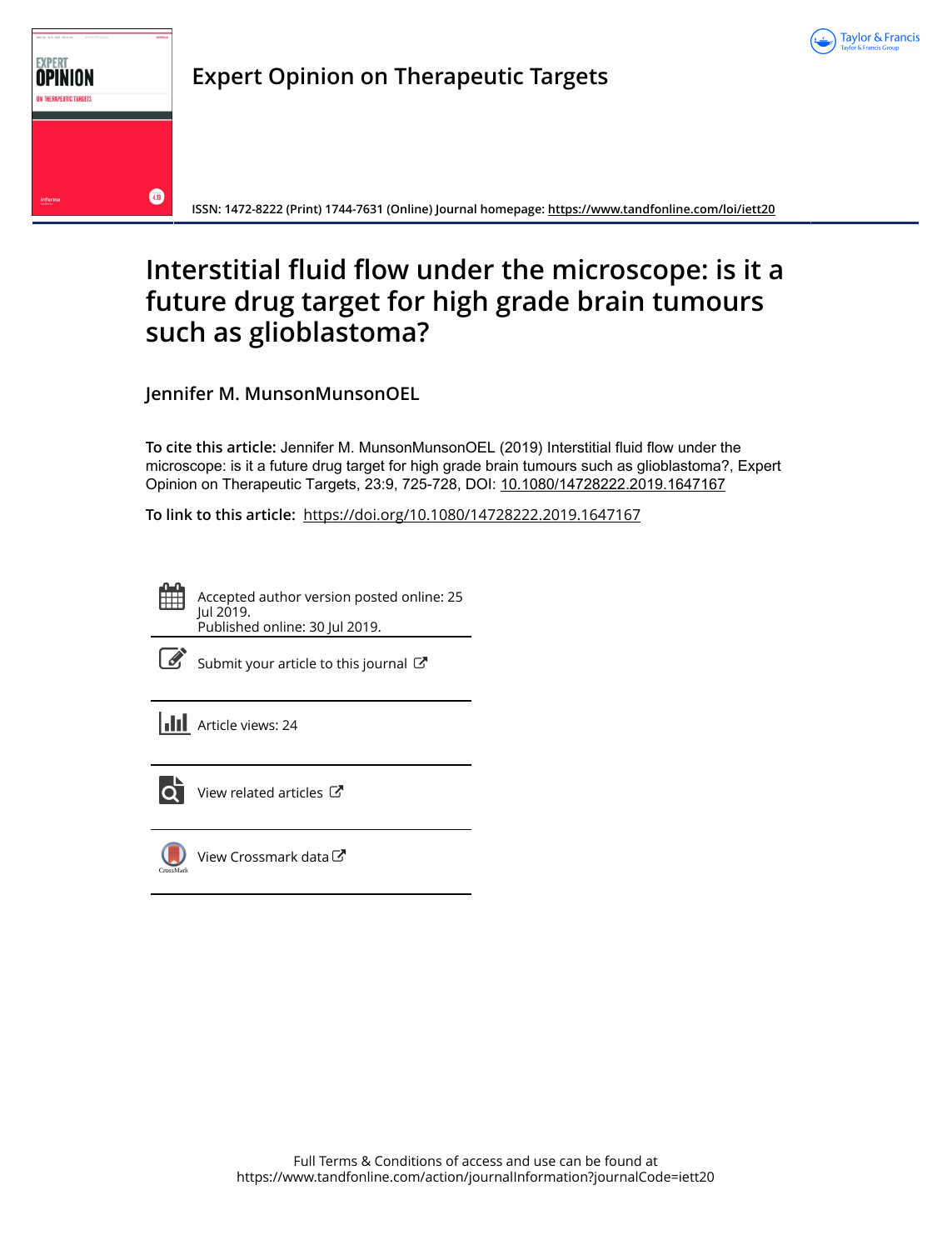#### EDITORIAL

Taylor & Francis Taylor & Francis Group

# Interstitial fluid flow under the microscope: is it a future drug target for high grade brain tumours such as glioblastoma?

# Je[n](http://orcid.org/0000-0002-9477-1505)nifer M. Munson <sup>O</sup>

Department of Biomedical Engineering & Mechanics, Virginia Polytechnic Institute & State University, Blacksburg, VA, USA

ARTICLE HISTORY Received 25 March 2019; Accepted 19 July 2019

# 1. What and where is interstitial fluid flow (IFF) in the brain?

IFF is the movement of fluid in the spaces between cells in tissue or interstitial space. In the brain, this space consists of a network of extracellular matrix co-mingled with a dense, process-rich network of astrocytes, microglia, and neurons. Fluid moves within the interstitial space as it drains toward open structures in and around the brain, and in 1998, Geer and Grossman observed that these bulk fluid flow pathways correlated with paths of tumor cell dissemination [\[1](#page-3-0)]. In fact, flow pathways such as the white matter tracts and ventricles are known impediments to treating glioblastoma.

# <span id="page-1-0"></span>2. Why is IFF important and how is it relevant in cancer?

<span id="page-1-1"></span>Tumour progression is marked by an increase in fluid and solid stress due to influx of blood and other fluids into the tissue as well as accumulation of cells and extracellular matrix. The resulting heightened pressures (in patients undergoing standard of care treatment,  $\sim$ 3 mmHg) can be 2–10 times those of the adjacent healthy tissue, and this pressure gradient causes fluid flow from the tumor into the surrounding tissue [\[2](#page-3-1)] [\[3\]](#page-3-2). In vitro, applying IFF through engineered hydrogel systems stimulates brain tumor cell invasion both alone and towards gradients of growth factors[[4,](#page-3-3)[5\]](#page-3-4). In other cancers, this fluid flow is known to activate cells in the tissue around the tumor, further supporting disease progression [[6\]](#page-3-5).

# <span id="page-1-3"></span><span id="page-1-2"></span>3. What knowledge do we need to understand IFF in the context of brain cancers?

Currently, there are numerous gaps in our knowledge of fluid flow in the brain in general, let alone fluid flow in brain cancers. We are only just beginning to understand the nature of how fluid moves into, around, and out of the brain, and many previous findings remain highly debated. Additionally, the underlying physiological state of an organism has been shown to affect the rate, production, and movement of cerebrospinal fluid within the brain, including age, sex, disease state, circadian rhythm, etc. Though we know that there are changes to the bulk flows, definitive IFF rates, what flow means prognostically, the full repertoire of IFF's effects on tumor cells and other cells, and IFF's relationship to bulk flows, vascularization, and cerebral pressure are still murky.

#### 4. Why can't we get there right now?

Currently, major impediments to the implementation of IFF as a target include a lack of understanding of 1) its nature in nontumor conditions, 2) the variability of its magnitudes and patterns with tumors, 3) the diversity of responses to IFF on a cellular and tissue level, and 4) its complex effects on drug delivery and response. These can be remedied using methods (such as imaging) and inclusion in in vitro studies. Though we have made strides with these techniques, we have only scratched the surface of this ubiquitous force. However, tools for in vitro study (including hydrogel-based systems employing microfluidics) and in vivo imaging (including MRI and intravital imaging) have allowed us to begin assessing IFF, including the elucidation of several potential targets.

#### 5. Known molecular targets [\(Figure 1\)](#page-2-0)

<span id="page-1-5"></span><span id="page-1-4"></span>IFF does not passively move tumor cells but in fact stimulates pathways overlapping with some known targets in GBM. There are two primary mechanisms identified as mediators of IFFtriggered invasion: 1) Autologous Chemotaxis is a mechanism whereby a cell stimulates its own migration via a self-secreted chemokine. When there is no convective force from fluid flow, the chemokine forms a diffuse, uniform cloud around the cell; however, if there is fluid flow, the chemokine is transported downstream of the cell forming a gradient along which the cell migrates. To mediate this mechanism, a cell must express both the chemokine and its receptor. For GBM the mediators of this mechanism have been identified as the ligand-receptor pair CXCL12 and CXCR4, both of which are overexpressed in many cancers and correlates with worsened survival. This flowmediated invasion via CXCL12-CXCR4 has been shown both in vitro and in vivo [[7](#page-3-6)]. Interestingly, this mechanism may be dependent on a number of microenvironmental factors including the rate of IFF and the density of tumor cells [\[8](#page-3-7)]. 2) Mechanotransduction occurs when a cell detects mechanical

CONTACT Jennifer M. Munson **۞** jm4kt@vt.edu **۞** @MunsonOEL **۞** [Department of Biomedical Engineering & Mechanics, Virginia Polytechnic Institute & State](http://twitter.com/share?text=@MunsonOEL&url=http://www.dx.doi.org/10.1080/14728222.2019.1647167) [University, BEAM \(Mail code 0298\), Kelly Hall 349, 325 Stanger Street, Blacksburg, VA 24061, USA](http://twitter.com/share?text=@MunsonOEL&url=http://www.dx.doi.org/10.1080/14728222.2019.1647167)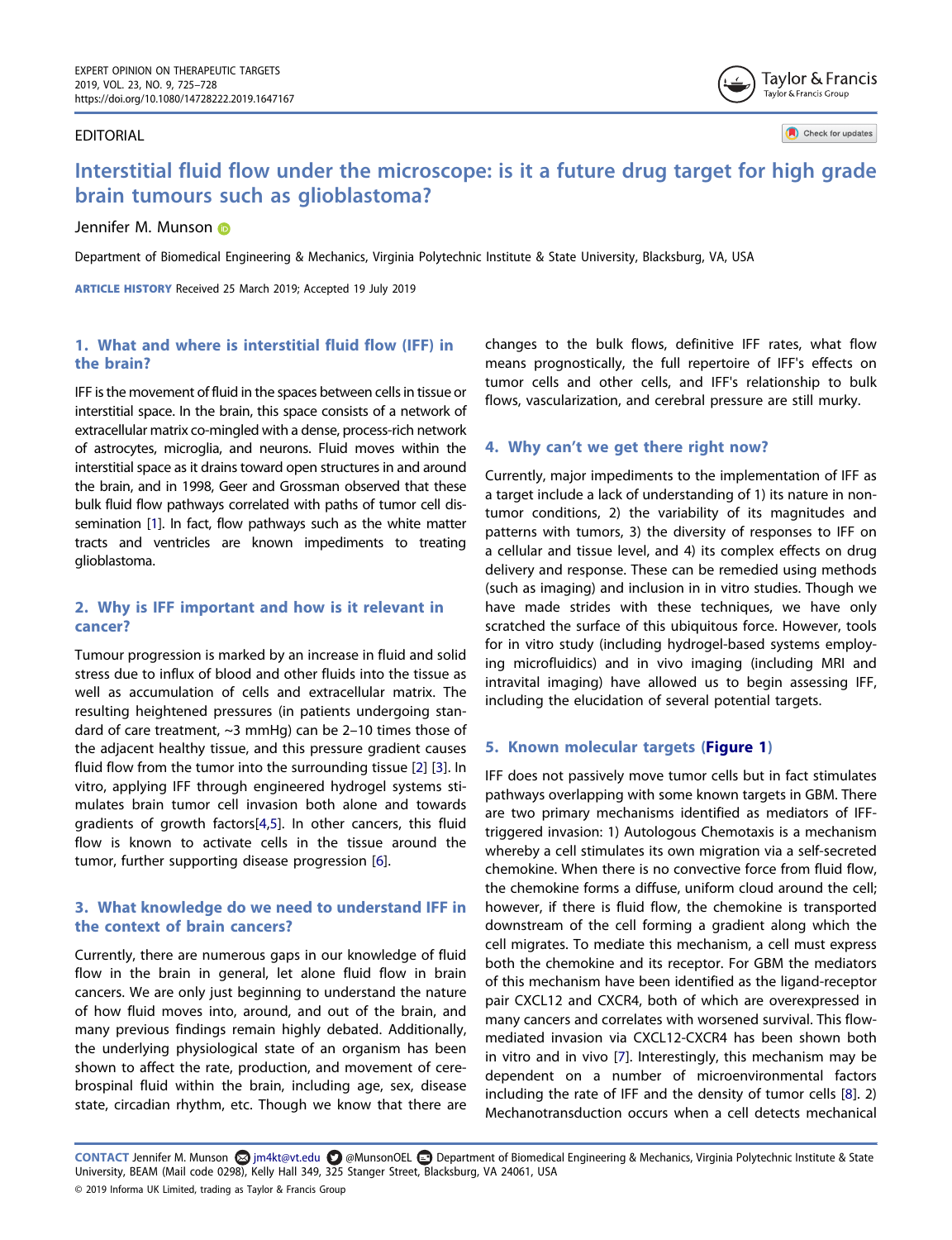a



<span id="page-2-0"></span>Figure 1. Potential targets for interstitial fluid flow-mediated changes to glioblastoma (a) Targets on glioma cells include the receptor CXCR4 (which can be targeted with AMD3100 (Plerixafor)) or its ligand CXCL12 as mediators of chemotactic invasion and CD44 and its substrate hyaluronic acid. (b) Fluid flow in the brain can be targeted via multiple exploratory targets including (clockwise from top right): Targeting of sites of drainage including subdural and meningeal lymphatics; targeting sites of CSF generation and movement in the choroid plexus lining the ventricles; targeting the neurovascular unit via blood vessels reducing leakage and the astrocytes increasing or altering fluid uptake via Aquaporins. (Brain image generated via Biorender).

changes to its surroundings, leading to signaling events and subsequent cell behaviors such as motility. Generally, IFF will deform the extracellular matrix and therefore the receptors bound to this matrix. In glioblastoma, the primary receptor currently implicated in this mechanism is the hyaluronan receptor, CD44, which is also correlated with worsened survival [\[5\]](#page-3-4). These two mechanisms of flow-stimulated invasion may act on distinct cell populations, suggesting dualtargeted therapies may be best for reducing glioblastoma invasion.

<span id="page-2-1"></span>Other receptors and receptor-ligand pairs have been identified in other cancer to elicit flow-mediated invasion, such as CCR7-CCL21 and integrins [[2\]](#page-3-1). There is an opportunity for more exhaustive testing and potential repurposing of therapies within the context of GBM. And although these are pathways that have been examined, there are other potential biomarkers and targets yet to be identified. Similarly, current research on tumor stiffness and detection of mechanical stress has identified targets that may overlap with IFF-stimulated invasion in the brain [\[9](#page-3-8)]. Fully integrating these varied approaches creates potential for multi-targeted therapeutics.

It is also possible to directly and therapeutically alter IFF itself by targeting major bulk flow mediators within and around the brain. These targets may be attractive because they are outside of the tumor and thus may have more predictable molecular targets across patients. Recent identification of new pathways of fluid movement and drainage from the brain offer unique opportunities to alter fluid flow. However, we do not yet understand the downstream effects of such changes and side effects (such as edema or seizure) could ensue when altering overall interstitial fluid pressures and fluid movement within this sensitive organ.

<span id="page-2-2"></span>Sites of drainage, such as the meningeal and cribriform lymphatics, subarachnoid villi, and perivenous spaces, could offer a means to manipulate fluid flow at the outlet. This technique has been implemented in peripheral cancers (such as targeting or reducing lymphangiogenesis) but is a promising therapeutic strategy against GBM [[10\]](#page-3-9) [[11\]](#page-3-10). Alternately, sites of influx, such as the blood vasculature and the choroid plexus, would allow alteration of incoming fluid to the brain and reduce overall fluid flow. Vascular targets such as VEGFR2 have been tried with glioblastoma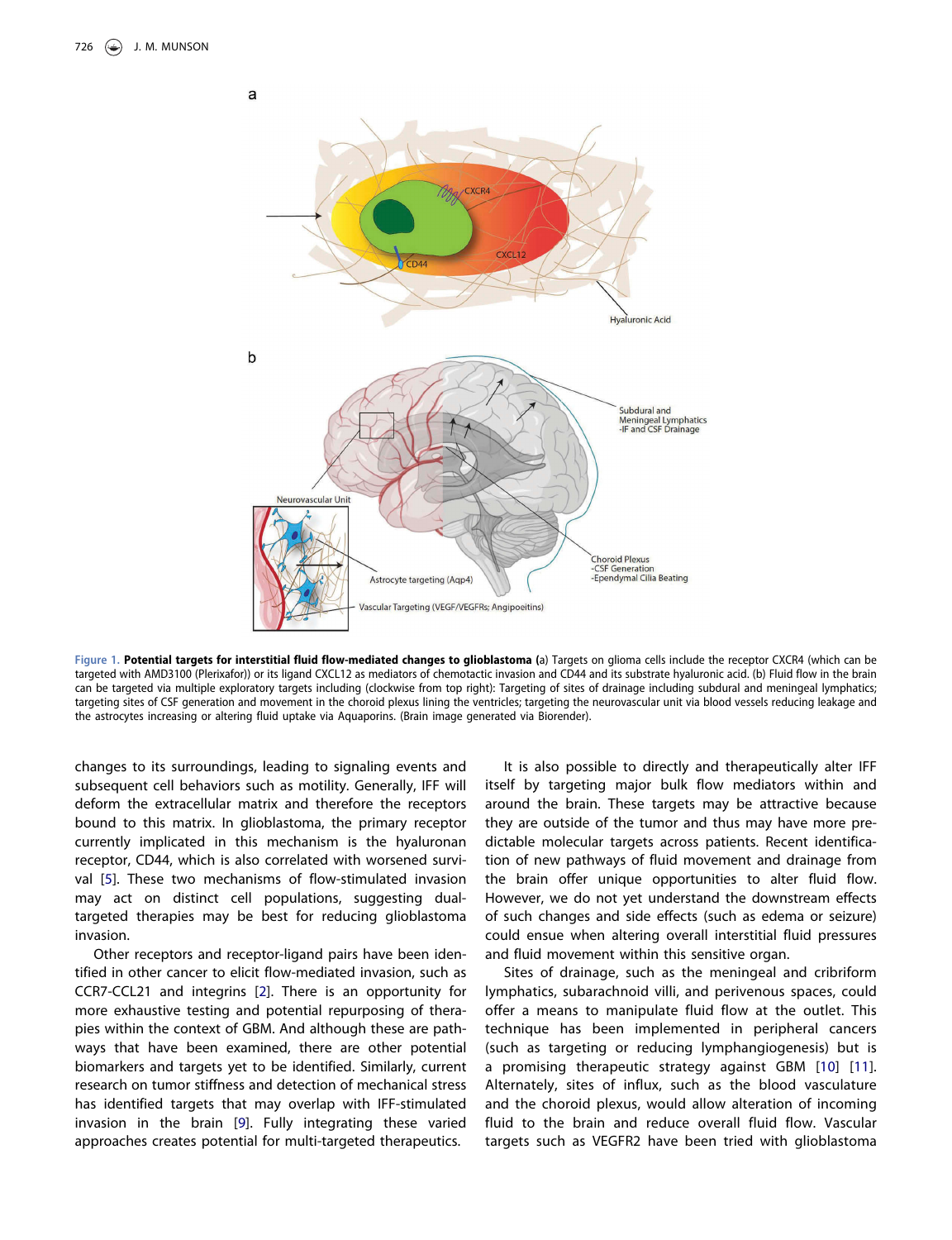<span id="page-3-12"></span><span id="page-3-11"></span>with less than promising survival effects [[12](#page-4-0)]. Strategically altering flow throughout or within particular areas of the brain may impact GBM outcomes, but more research is necessary to understand the complex anatomical–physiological interactions. Sites of regulation within the brain include the glymphatic system [\[13](#page-4-1)], the ependymal cell layers [[14\]](#page-4-2), and glial cells. Targeting of any of these systems could result in vast changes to fluid flow though their impact on IFF is yet unknown. Targets on astrocytes within the glymphatic system, such as aquaporin-4, overlap with identified targets in GBM and thus IFF could play a role in this therapy [\[15](#page-4-3)].

## <span id="page-3-13"></span>6. Expert opinion: where are we headed with this research?

<span id="page-3-14"></span>Intratumoral heterogeneity is a major impediment to understanding and treating individual tumors. These differences are both found within the tumor cells themselves, but also within the tissue surrounding the tumors. Recent mapping of IFF in tumors in vivo using MRI has shown high levels of differential flow and mass transport in and around implanted models of GBM [[16\]](#page-4-4). These flows are different in both magnitude and direction and can vary quite dramatically in adjacent tissue regions. Interestingly, in mice, it appears that flow from the tumor may be governed more by the surrounding tissue structure than individual aspects of the tumor itself. This syncs well with data in patients suggesting that proximity to various structures (such as white matter tracts) are important prognostic factors. Related to the delivery of drugs, it may be advantageous to have more or less IFF depending on localization within the tumor. Based on the heterogeneity of the tissue flows that have been observed, it is likely that drug delivery and distribution is subject to these heterogeneous flow patterns and thus a major area for opportunity for strategic application of current therapies. Additionally, almost all of the current research has focused on the role of flow in invasion of tumor cells with little progress in the role of flow on other cellular behaviors such as cellular differentiation, genetic instability, metabolism, proliferation, and therapeutic response.

In total, IFF is an untapped well for potential drug research. Since we are not exploring how cells (any cells) respond in the presence of IFF we may be ignoring an entire set of genes, proteins, and other druggable targets that are only identifiable in the presence of flow. With the recent advent of imaging modalities, we can begin todetermine where in tumors IFF is heightened and use that information to discover new targets for therapy. I believe that this area of research coupled with better and simpler to implement preclinical in vitro screening models is the next step in using IFF as a biomarker and as a druggable target in GBM.

#### Acknowledgments

The author would like to thank Dr. R. Chase Cornelison for feedback.

#### Funding

This work supported by funding to JMM by National Cancer Institute [R37CA222563].

### Declaration of interest

The authors have no other relevant affiliations or financial involvement with any organization or entity with a financial interest in or financial conflict with the subject matter or materials discussed in the manuscript apart from those disclosed.

#### Reviewer disclosures

Peer reviewers on this manuscript have no relevant financial relationships or otherwise to disclose.

#### **ORCID**

Jennifer M. Munson **b** http://orcid.org/0000-0002-9477-1505

#### References

Papers of special note have been highlighted as either of interest (•) or of considerable interest (••) to readers.

- <span id="page-3-0"></span>1. Geer CP, Grossman SA. Interstitial fluid flow along white matter tracts: A potentially important mechanism for the dissemination of primary brain tumors. J Neurooncol. [1997](#page-1-0);32(3):193–201.
- <span id="page-3-1"></span>2. Munson JM, Shieh AC. Interstitial fluid flow in cancer: implications for disease progression and treatment. Cancer Manag Res. [2014](#page-1-1);6:317–328.
- •• In this review, interstitial fluid flow is described for a number of tumors and its effects on both tumor cells and the surrounding tumor microenvironment is exhaustively outlined giving a good primer on interstitial fluid flow in the context of all cancers, including glioblastoma.
- <span id="page-3-2"></span>3. Boucher Y, Salehil H, Witwerl B, et al. Interstitial fluid pressure in intracranial tumours in patients and in rodents. Br J Cancer. [1997](#page-1-1);75(6):829–836.
- <span id="page-3-3"></span>4. Munson JM, Bellamkonda RV, Swartz MA. Interstitial flow in a 3D microenvironment increases glioma invasion by a CXCR4-dependent mechanism. Cancer Res. [2013](#page-1-2);73(5):1536–1546.
- <span id="page-3-4"></span>5. Qazi H, Shi ZD, Tarbell JM. Fluid shear stress regulates the invasive potential of glioma cells via modulation of migratory activity and matrix metalloproteinase expression. PLoS One. [2011](#page-1-2);6(5):e20348.
- <span id="page-3-5"></span>6. Rutkowski JM, Swartz MA. A driving force for change: interstitial flow as a morphoregulator. Trends Cell Biol. [2007;](#page-1-3)17(1):44–50.
- <span id="page-3-6"></span>7. Cornelison RC, Brennan CE, Kingsmore KM, et al. Convective forces increase CXCR4-dependent glioblastoma cell invasion in GL261 murine model. Sci Rep. [2018;](#page-1-4)8(1):1–11.
- This publication presents the first in vivo evidence that increasing interstitial fluid flow using convection enhanced delivery therapeutic techniques in mice will lead to a more invasive tumor. Subsequently, this invasion can be blocked by using AMD3100 (Plerixaflor) to inhibit CXCR4.
- <span id="page-3-7"></span>8. Polacheck WJ, Charest JL, Kamm RD. Interstitial flow influences direction of tumor cell migration through competing mechanisms. Proc Natl Acad Sci. [2011](#page-1-5);108(27):11115–11120.
- <span id="page-3-8"></span>9. Miroshnikova YA, Mouw JK, Barnes JM, et al. Tissue mechanics promote IDH1-dependent HIF1α-tenascin C feedback to regulate glioblastoma aggression. Nat Cell Biol. [2016](#page-2-1);18(12):1336–1345.
- <span id="page-3-9"></span>10. Da Mesquita S, Louveau A, Vaccari A, et al. Functional aspects of meningeal lymphatics in ageing and Alzheimer's disease. Nature. [2018](#page-2-2);560(7717):185–191.
- <span id="page-3-10"></span>11. Hsu M, Rayasam A, Kijak JA, et al. Neuroinflammation-induced lymphangiogenesis near the cribriform plate contributes to drainage